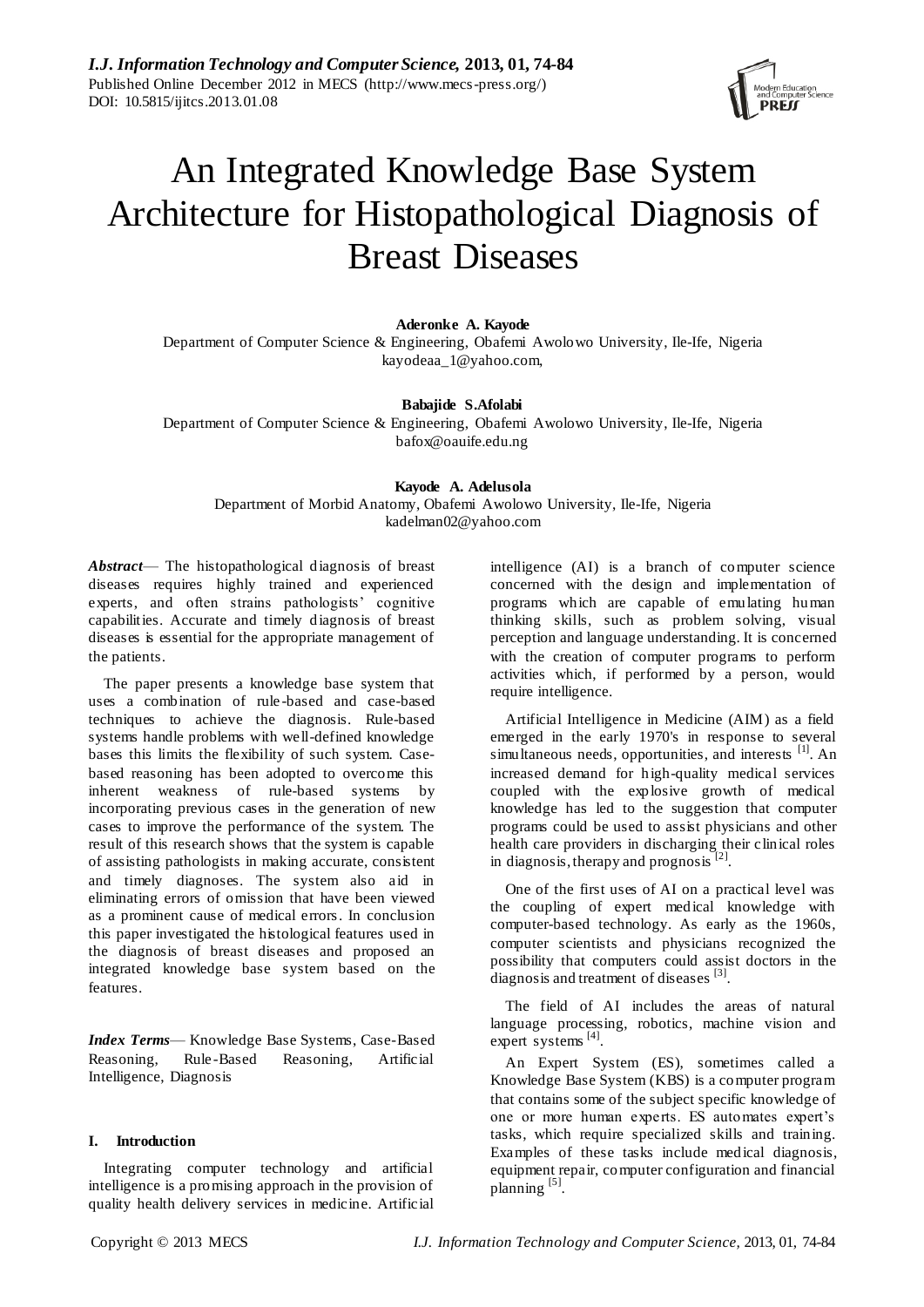The aim of this study is to design an integrated knowledge-based system, which is capable of making use of heuristic knowledge and previous cases to improve its performance. The idea is to use rule-based reasoning to generate a diagnosis for Histopathological Breast Diseases (HBD) and to use case-based reasoning to handle exceptions to the rules. A characteristic of a rule-based system is handling problems from a well-defined knowledge base that contains rules. In an only partially-understood domain, this approach may become impractical. Therefore one approach for improving rule-based systems is to extend the rule set by integrating the rule-based system with a case-based reasoning system. A case-based reasoning system is used to solve problems by incorporating past experiences in a partially-understood domain.

The remainder of this paper is organized as follows: Section 2, 3 and 4 describe the rule base reasoning, the case base reasoning and object oriented design respectively. Section 5 presents the related works on automatic diagnosis of breast diseases, section 6 discusses method used, section 7 explains the result of the integrated architecture for HDBD. Conclusion is given in section 8.

#### **II. Rule-based Systems**

The idea of rule-based systems is to represent a domain expert's knowledge in a form called rules <sup>[6]</sup>. In a typical rule-based expert system, a rule consists of several premises and a conclusion. If all the premises are true, then the conclusion is considered true. That is, a rule consists of two parts: condition (antecedent) part and conclusion (action, consequent) part, i.e.: IF (conditions) THEN (actions).

Figure 1 below illustrates the components of a rulebased system.



Fig. 1: General structure of an expert system

**Knowledge base.** The permanent knowledge of an expert system is stored in a knowledge base. It contains the information that the expert system uses to make decisions. This information presents expertise gained from top experts in the field. This knowledge comes in the form of facts and rules. Facts are minimal elements of the knowledge which must be identified before anything else. For example, 'fibroadenoma is a breast disease' is a fact.

Rules consist of 'if....then' statements, where a given set of conditions will lead to a specified set of results.

**Inference Engine.** The inference engine is a computer program that controls the execution, and uses rules to respond to a query and determine whether a suitable match can be found in the fact list, through backward or forward chaining. It determines which rules will be applied to a given question and in what order by using information in the knowledge base.

Backward- and/or forward -chaining reasoning models are typically implemented in rule-based expert systems: Backward chaining is an approach that starts with a goal, e.g., "Which HBD is it?" and works through a potential thesis until it reaches the fact that supports the thesis.

Forward-chaining inference engines are goaloriented in the sense that they try to prove a goal or rule conclusion by confirming the truth of all the premises. These premises may themselves be conclusions of other rules. This method begins with a set of known facts or attributes values, and applies these values to rules that use them in their premise.

**Knowledge Acquisition**. Most expert systems continue to evolve over time. New rules can be added to the knowledge base by using the knowledge acquisition sub-system.



Fig. 2: Structure of Objects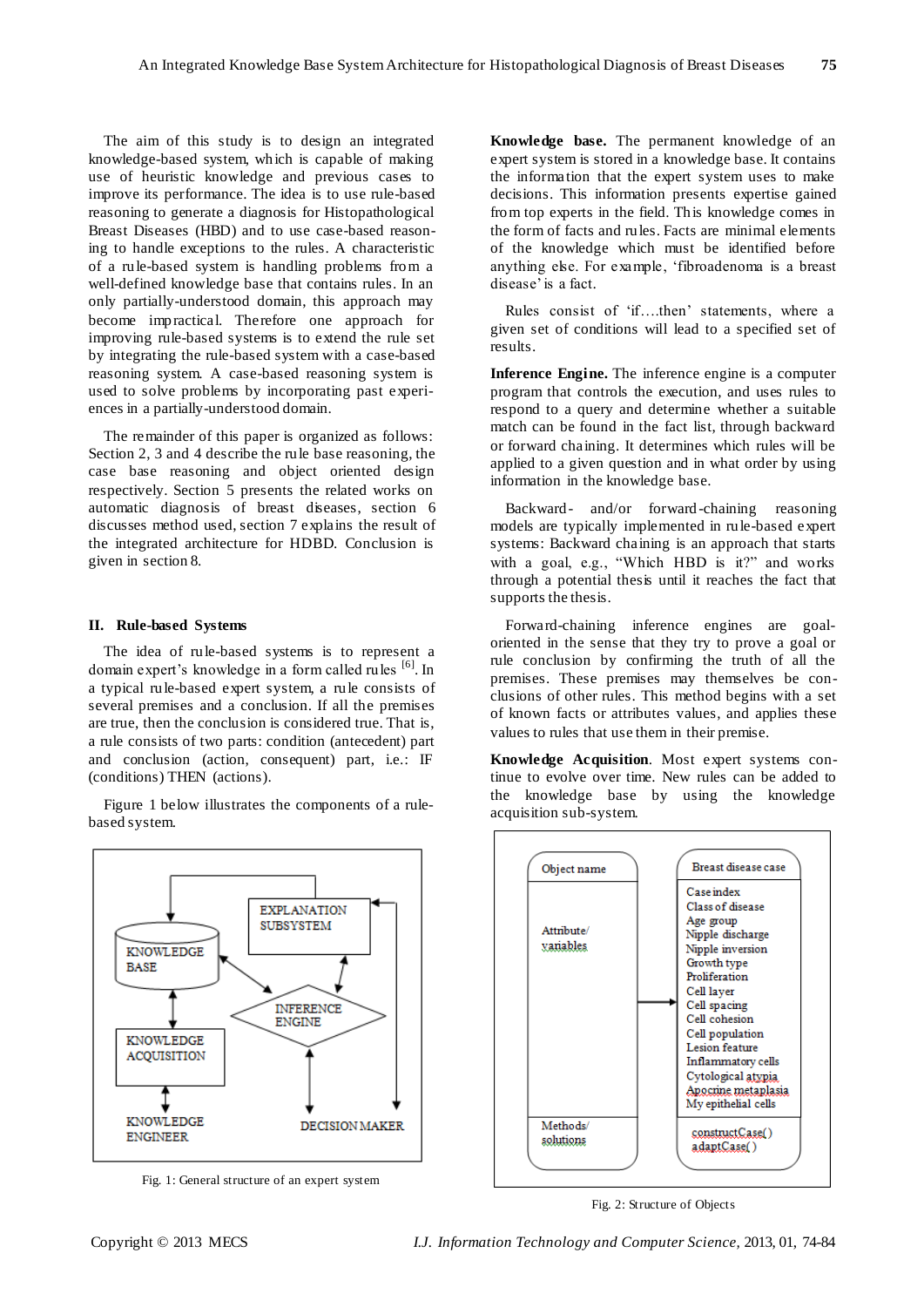## **III. Case Based Reasoning**

According to  $[7]$ , CBR is a problem solving technique which complements the solution, acting as a memory of past cases which can be consulted in order to identify similar cases for the new problem. CBR is described as a cyclical process comprising of the four 'Re's  $[8]$ . These are: (1) retrieve the most similar case, (2) re-use the case to attempt to solve the problem, (3) revise the proposed solution if necessary and (4) retain the solution as part of the new case.

CBR is an approach to incremental sustained learning, since a new experience is retained each time a problem has been solved. After identifying a given breast disease, an expert is reminded of an other disease that he had come across some time ago. Assuming that the reminding was caused by a similarity of important characteristics, the expert uses the diagnosis to the previous disease to determine the disease at hand.

A CBR works in much the same manner as our memories. We learn new things, we learn more about old things, and we retain and reuse new information. It will differ from logic or rules based engine in aspects of recording and retrieving cases.

A case is a contextualised piece of knowledge representing an experience. It contains a past lesson, that is, the content of the case and the context in which the lesson can be used  $[9]$ . Typically a case comprises: the problem, the solution to the problem, and the outcome after the solution has been applied to the problem.

In a case-based system, a problem is matched against cases in the case base, and one or more similar cases are retrieved. Case indexing [10] involves assigning indices to cases to facilitate their retrieval. A solution suggested by the matching cases is then reused. Unless the retrieved case is a close match, the solution will probably have to be revised, producing a new case that can be retained. For example if the past experience was a disease called intraductal papilloma, and the disease that is current is a multiple papilloma, that means the case that is nearest to the new disease is intraductal papilloma, and hence the revised content will have the characteristics of the intraductal papilloma as the base, as well as the additional characteristics that are peculiar to multiple papilloma. Therefore inductive indexing is basically a search for similarities among a series of instance and categorization based on these similarities.

The components of a case-based system are the input module, the case memory, retriever, the case adapter and a module to update cases.

**Input module**. The input module takes new cases. The case is forwarded to the indexing/matching module.

**The case memory**. The cases are stored in the case memory and may be represented as objects. The case memory is a hierarchy of objects. Any real world entity

is uniformly modeled as an object. Every object is an entity that has a state, that is, the set of values for the attributes of the object; and behaviour, that is, a set of methods which operate on the state of the object. The object-oriented paradigm is based on encapsulating the variables and the methods that operate on them into a single object. Conceptually, all interactions between an object and the rest of the system are via messages. Thus, the interface between an object and the rest of the system is defined by a set of allowed messages.

In CBR, the object attributes represent the internal characteristics of an object that facilitate the complete description of the case, and can be used to retrieve, reuse and interpret the case. The list includes attributes needed for classifying and indexing cases, attributes needed for interpreting the cases, attributes serving as the basis for decision-making and performance evaluation and attributes related to recognisable changes in scenarios that can be reused by others. Figure 2 is an example of an object on a breast disease.

**Retriever.** In its most basic form, the case retrieval procedure consists of searching the case base to find historical cases that most closely resemble the current problem. The comparison consists of matching attributes of the current problem with those of each historical case.

**Case adaptation.** It is possible that the most similar case in the case base is significantly different from the current problem. Alternatively, there may be subtle but critical differences between them that invalidate the application of the old solution to the current problem. In such cases, it may be necessary to modify the historical solution to fit the current problem.

**Case update.** Once the current problem has been solved through the retrieval and adaptation of a historical case, the current case can be integrated into the case base as a new historical.

Following are the advantages of CBR:

- 1. The problem of the knowledge-elicitation bottleneck is surpassed, since elicitation is a simpler way of acquiring past cases.
- 2. CBR systems can propose a solution quickly.
- 3. CBR systems can learn by acquiring new cases, making maintenance easier to demonstrate.
- 4. Unlike RBR systems, CBR systems can grow to reflect their organisation's experience by acquiring new episodic cases.

## **IV. Object-oriented Design**

The object oriented paradigm is well-covered in literature  $[11]$  and  $[12]$ . Objects are autonomous entities that have a state and respond to messages. All objects communicate using the same mechanism of message passing, and the processing activity takes place inside the objects. Inheritance allows the classification of ob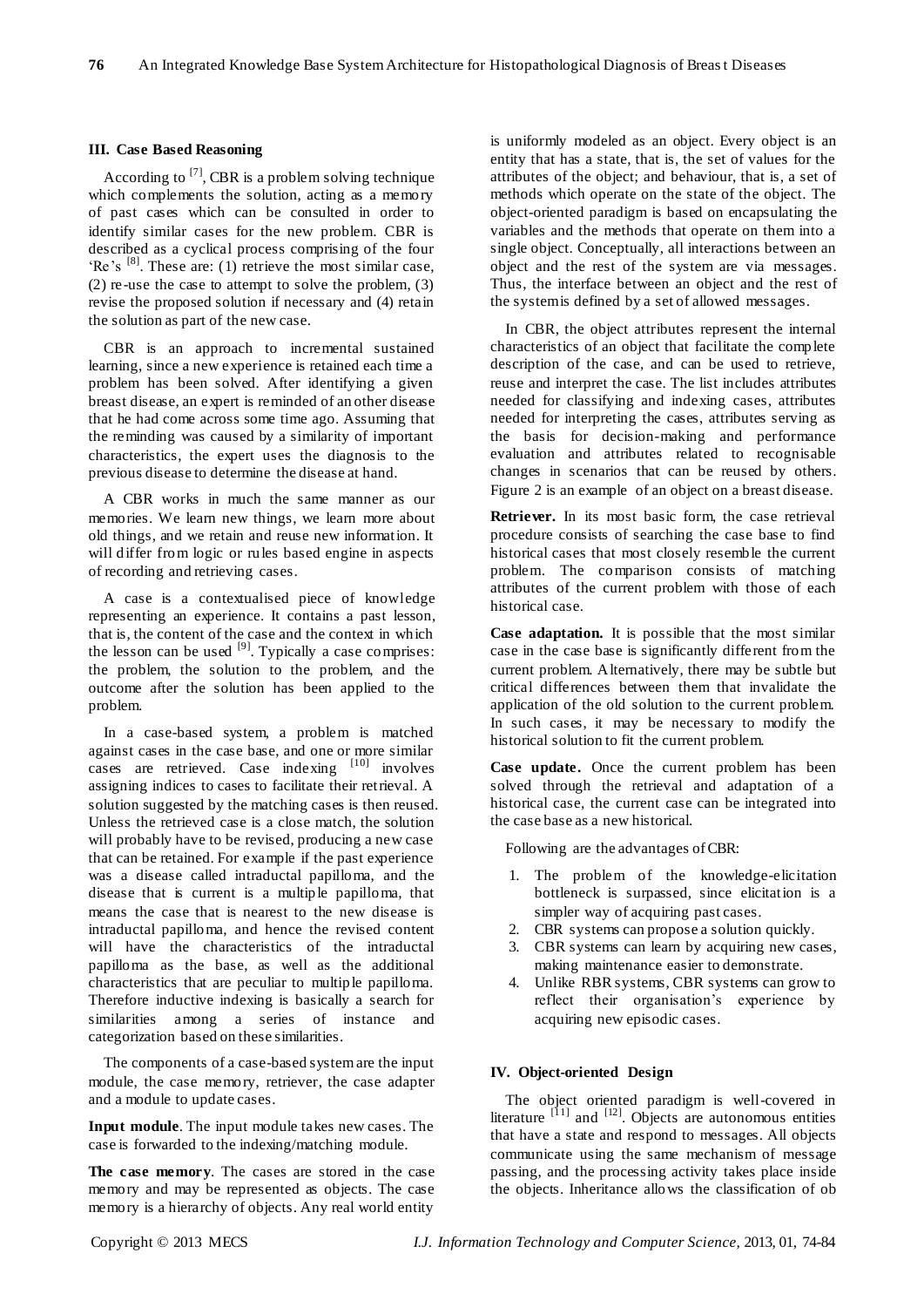jects which permits their properties to be shared [13][14][15] .

Abstraction in terms of object-oriented concepts is a technique that involves the selective examination of certain aspects of an application. It has the goal of isolating those aspects that are important for an understanding of the application, and suppressing those aspects that are irrelevant. Forming an abstraction in terms of classes and objects is one of the fundamental tenets of the object-oriented paradigm.

Re-using already available software components facilitates rapid software development and promotes the production of additional components. Taking components created by others is better than creating new ones. If a good library of re-usable components exists, browsing components to identify opportunities for re-use should take precedence over writing new ones from scratch.

Inheritance is an object-oriented technique that boosts re-usability  $^{[16]}$  and  $^{[17]}$ .

## **V. Related Works**

Many publications have covered the development of knowledge-based systems using case-based reasoning in the areas of conceptual design  $[18]$ , aircraft conflict resolution  $[19]$ , military decision support systems  $[20]$ , helpdesk operations  $[21]$ , customer service management  $^{[22]}$ , legal systems  $^{[23]}$  and  $^{[24]}$ , diagnosis  $^{[25]}$ , design  $^{[26]}$ and planning  $[27]$ . It is seen that the applications of CBR in developing knowledge-based systems have been widely adopted in various industries and areas.

There are a number of expert systems that have been developed using rule-based reasoning. This covers areas such as mining  $[28]$ , commerce  $[29]$ , diagnosis  $[30]$ , medicine  $[31]$ , and robotics  $[32]$ .

Also, the use of expert systems in the diagnoses of breast cancers is not new, the earliest study encountered was by Cook and Fox  $^{[33]}$ , where mammographic image analysis was investigated using a decision table to represent all the parameters and possibilities in 41 rules that were created, all centered upon masses and lesions. The other related works were mostly based on Artificial Neural Networks (ANN) for decision making in the diagnoses of breast cancer and some of the work are related to breast mammographic decisions ([34], [35], [36], [37], [38] and [39])

In the like manner  $[40]$  proposed an artificial intelligent algorithm for tumor detection in screening mammogram; [41] proposed a multiple circular path convolution neural network system for detection of mammographic masses;  $[42]$  classified mammographic breast density using a combined classifier paradigm, [43] worked on the automatic classification of mammography parenchyma patterns in breast cancer; [44] presented an automatic mammographic diagnosis

system for detecting breast cancer based on association rules (AR) and neural network (NN) and  $^{[45]}$  worked on frame- based decision support system for histopathological diagnosis of breast diseases in women.

## **VI. Method**

An initial familiarization with the subject of histological diagnosis was carried out through the study of the standard breast pathology textbooks. Journals were also used to obtain detailed information in specific areas.

Further investigation was carried out through interviews with a participating pathologist. These allowed specific diagnostic points to be clarified and potentially problematic areas of diagnosis to be identified. Such interviews have continued regularly throughout the duration of this study, providing valuable feedback. There are several important items of diagnostic knowledge that are used by all pathologists in the identification of histological types. These include information about the possible clinical symptoms of a disease, its rate of occurrence, and microscopic characteristics.

Detailed discussions were held from time to time with the consultant pathologist to ensure that the work progresses in an acceptable frame of reference. Finally, the characteristics contained in the table1 were obtained with the consensus of the pathologists.

#### **6.1 Knowledge Elicitation (KE)**

The method used for Knowledge Elicitation in this study is interview method. This stage, involved interviews held with the expert, a pathologist specialized in breast diseases, where several aspects of the problem were discussed. Furthermore, a broad bibliographical material on breast diseases was covered by the knowledge engineer, in order a) to acquire background knowledge on the subject, so that the engineer could go along with the pathologist, and b) to obliterate the subjectivity of the single expert.

During the early stages of the knowledge acquisition, materials of a general nature were also covered. The objective was to uncover key concepts and general problem-solving methods used by the expert in the histopathological diagnosis of breast diseases.

The knowledge acquired from the domain experts is presented in table 1which shows the clinical and microscopic features used by pathologists in diagnosing breast diseases. These characteristics underwent numerous changes until the consultant pathologist was satisfied.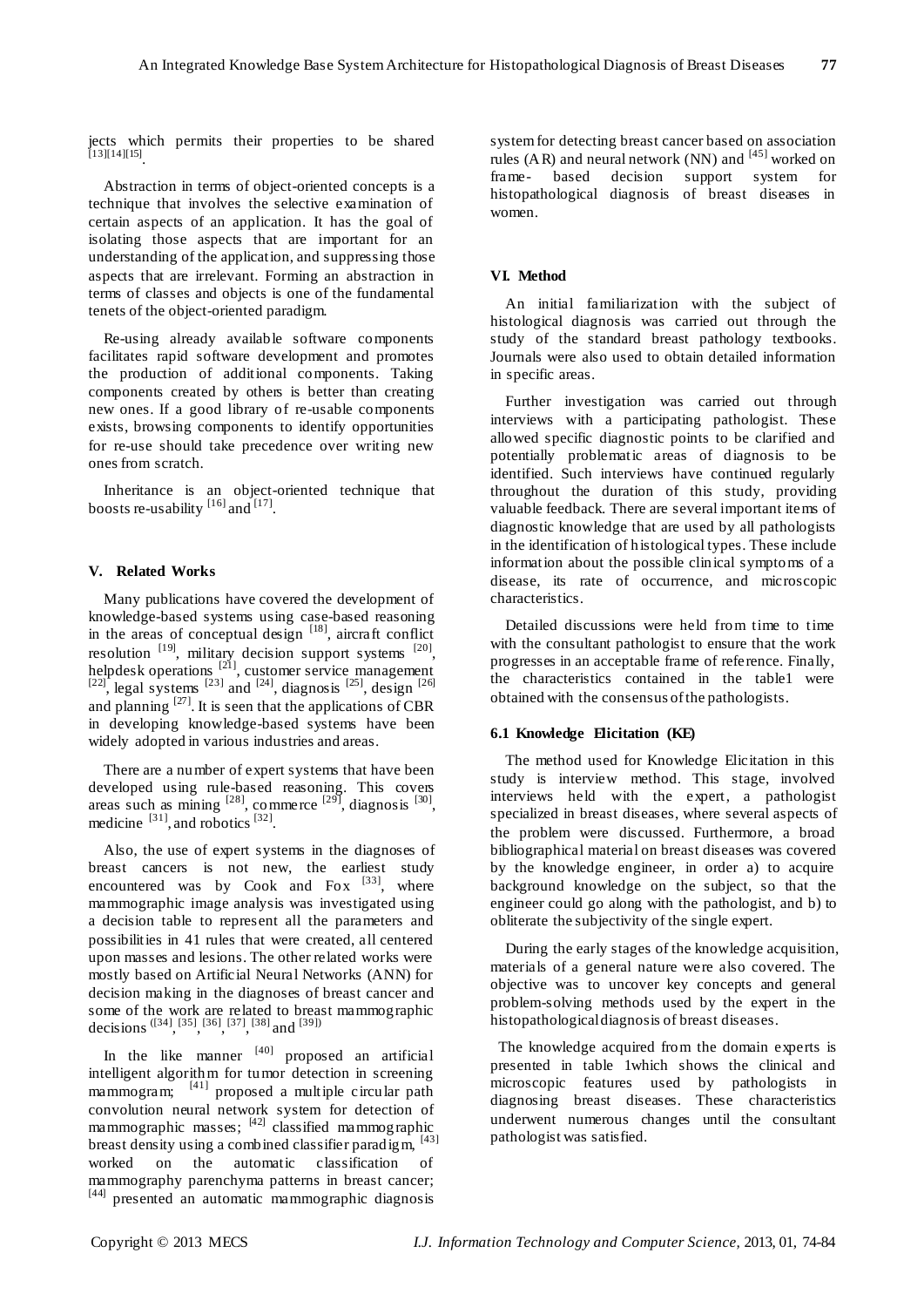| <b>Features</b>     | <b>Possible Outcomes</b>                                    |
|---------------------|-------------------------------------------------------------|
| Age group           | Pre-menopausal, menopausal, post menopausal, not applicable |
| Nipple discharge    | watery, cloudy, bloody                                      |
| Nipple inversion    | yes, no, not applicable                                     |
| Lesion class        | benign, malignant                                           |
| Growth type         | infiltrating, non-infiltrating                              |
| Proliferation       | stromal, epithelial                                         |
| Cell layer          | double, multiple                                            |
| Cell spacing        | regular, irregular, not applicable                          |
| Cell cohesion       | tightly, loosely                                            |
| Cell population     | Monomorphic (complete, incomplete), pleomorphic             |
| Lesion feature      | necrosis, hemorrhage, not applicable                        |
| Inflammatory cells  | present, absent, not applicable                             |
| Cytological atypia  | yes, no, not applicable                                     |
| Apocrine metaplasia | present, absent, not applicable                             |
| Myoepithelial cells | present, absent, not applicable                             |

Table 1: Features used in HDBD

*Note: when diagnosing a disease, the outcome of a feature is tagged 'not applicable' when that feature is not a diagnostic fa ctor in the differential diagnosis of such disease.*

# **6.2 The Rule-Based Expert System Components for HDBD**

clinical and histological characteristics of each of the breast diseases etc.

The facts in the knowledge base of the rule -based expert system include breast diseases, their class, the

Knowledge is represented in the form of rules as shown in table 2

Table 2: Sample IF – THEN Rules obtained from the knowledge elicited

| S/N <sub>0</sub> | Antecedence                                                                                                                                                                  | <b>Status</b>                                                                                                                       | Consequence                |
|------------------|------------------------------------------------------------------------------------------------------------------------------------------------------------------------------|-------------------------------------------------------------------------------------------------------------------------------------|----------------------------|
| 1.               | Pre-menopausal<br>Benign lesion<br>Non-infiltrating growth<br>Double cell layer<br>Apocrine metaplasia.                                                                      | <b>TRUE</b><br><b>TRUE</b><br><b>TRUE</b><br><b>TRUE</b><br><b>TRUE</b>                                                             | <b>FIBROADENOMA</b>        |
| 2.               | Benign lesion<br>Epithelialproliferation<br>Non-infiltrating growth<br>Multiple cell layer<br>Myoepithelial cells                                                            | TRUE<br><b>TRUE</b><br><b>TRUE</b><br>TRUE<br>TRUE                                                                                  | EPITHELIAL HYPERPLASIA     |
| 3.               | Bloody discharge<br>Benign lesion<br>Epithelial proliferation<br>Non-infiltrating growth<br>Double cell layer<br>Myoepithelial cells<br>Hemorrhage.                          | <b>TRUE</b><br><b>TRUE</b><br><b>TRUE</b><br><b>TRUE</b><br><b>TRUE</b><br><b>TRUE</b><br><b>TRUE</b>                               | <b>SCLEROSING ADENOSIS</b> |
| $\overline{4}$ . | Pre-menopausal<br>Bloody discharge<br>Benign lesion<br>Epithelialproliferation<br>Non-infiltrating growth<br>Double cell layer<br>Myoepithelial cells<br><b>Necrosis</b>     | <b>TRUE</b><br><b>TRUE</b><br><b>TRUE</b><br><b>TRUE</b><br><b>TRUE</b><br><b>TRUE</b><br><b>TRUE</b><br>TRUE                       | INTRADUCTAL PAPILLOMA      |
| 5.               | Post-menopausal<br>Malignant<br>Epithelial proliferation<br>Non-infiltrating growth Myoepithelial cells<br>Pleomorphic<br>Tight cohesion<br>periductal fibrosis<br>Necrosis. | <b>TRUE</b><br><b>TRUE</b><br><b>TRUE</b><br><b>TRUE</b><br><b>TRUE</b><br><b>TRUE</b><br><b>TRUE</b><br><b>TRUE</b><br><b>TRUE</b> | <b>COMEDO CARCINOMA</b>    |

l.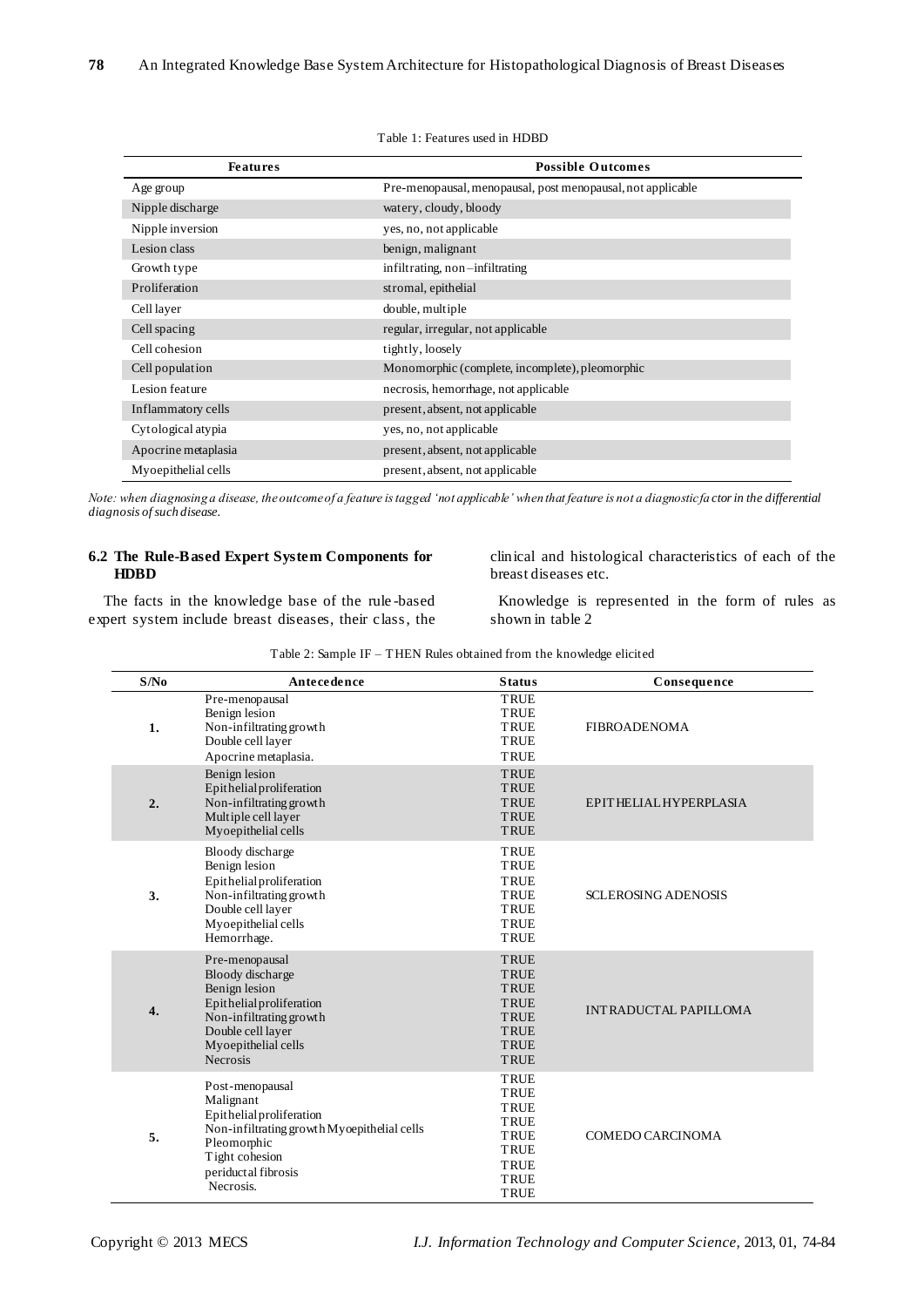## **6.3 The case-based expert system components for HDBD**

Let us consider the example of the INTRADUCTAL PAPILLOMA and SCLEROSING ADENOSIS diseases of the breast. Except for the differences in the lesion feature of the diseases, the rest of the characteristics are similar. Supposing that the rulebased expert system has captured only INTRADUCTAL PAPILLOMA, then if the disease detected proves to be SCLEROSING ADENOSIS that would mean that its characteristics have to be captured in the case-based reasoning expert system. SCLEROSING ADENOSIS will inherit the characteristics of the INTRADUCTAL PAPILLOMA, and in addition, the lesion feature is modified. To represent the inheritance in object- oriented terms.

In Figure 5, the rectangle represents the inheritance. This means that SCLEROSING ADENOSIS object will inherit all the characteristics of the INTRADUCTAL PAPILLOMA and will additionally have a method to reset the lesion feature of the disease, resulting in the SCLEROSING ADENOSIS.

# **6.4 The Integrated Architecture**

The architectural goal is to improve rule -based reasoning by augmenting it with case-based reasoning.

This augmentation is done by taking the rules as a starting point of problem-solving, i.e. using rules to generate a first approximation to the diagnosis for a target disease and then invoking case-based reasoning to handle exceptions to the rules.

The idea is to fine-tune the performance of the rules. Another advantage is that if the case-based reasoning misses a similar case, the architecture will at least have a reasonable default answer generated by the rulebased system.

The architecture of the integrated expert system is shown in Figure 3, while the flow in the system is as shown in Figure 4. Each subsystem is essentially an individual problem solver. If a case-based solution is available, case-based reasoning can learn by acquiring new knowledge. The input uses disease characteristics and produces a casual network of possible diagnosis that lead to those diseases. When a disease arises, the system tries to find diseases with similar, but not identical, properties. The system adapts the diagnosis by considering the differences in characteristics between the old and new cases. The component to add a new case is generated.



Fig. 3: Integrated architecture for HDBD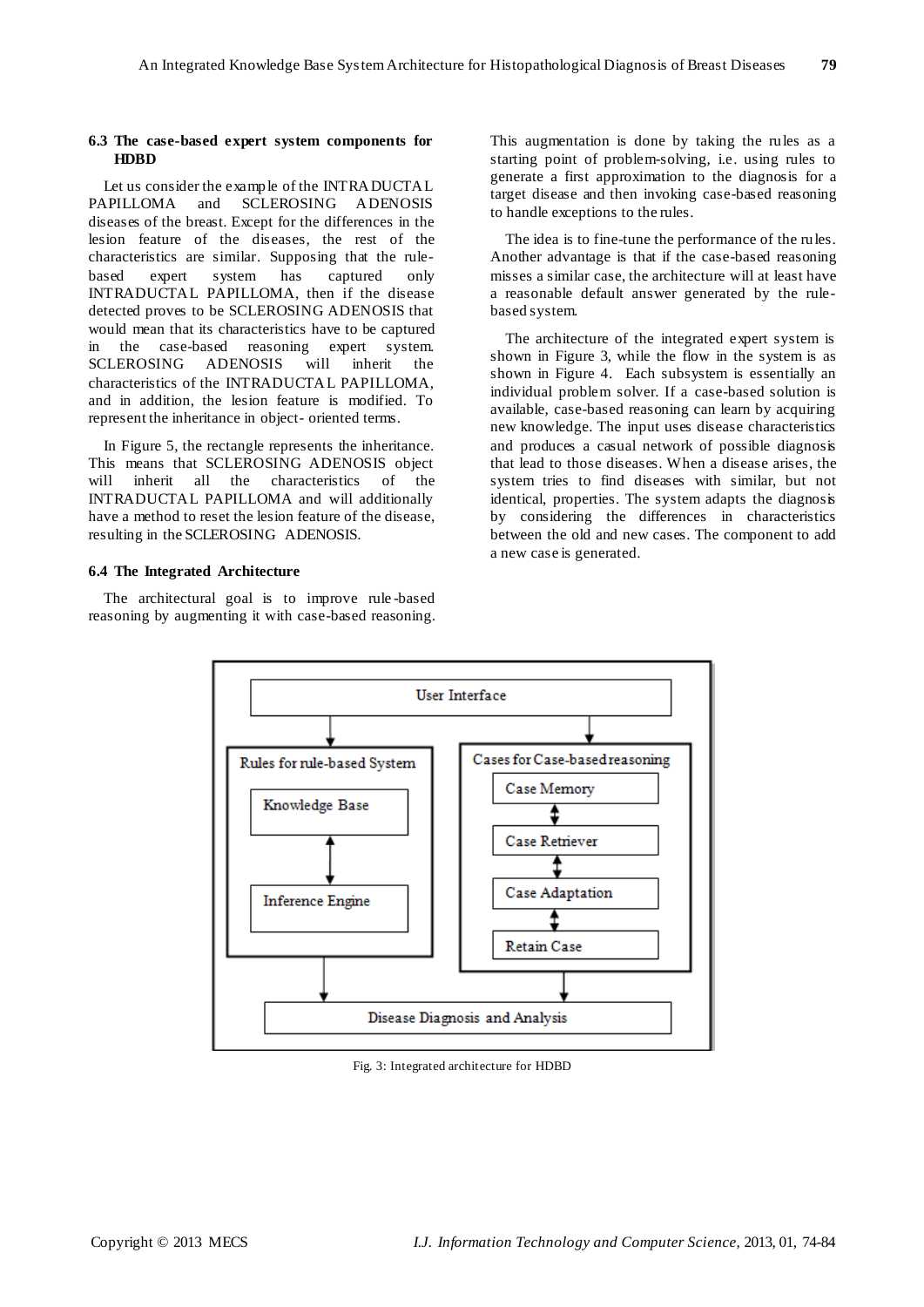

Fig. 4: Flow of data in the integrated architecture for HDBD

## **VII. Result and Discussion**

The system was tested using two set of samples: the first comprising 10 retrospective samples (table 3, appendix section) of breast disease in the form of slide preparations obtained from the Department of Morbid Anatomy, Obafemi Awolowo Teaching Hospital, Ile– Ife, Nigeria. The second consisting five hypothetical cases of breast diseases (table 4, appendix section) which were included to represent interesting and demanding diagnostic areas in which the consultant pathologist wished to explore the system's behavior.

The aim of this evaluation was to determine if the system can assist an inexperience pathologist in making accurate, consistent and timely diagnoses.

A consultant pathologist evaluated the system's recommendation which was summarized in table in the appendix section. The diagnoses made by the system were classified by the consultant pathologist into one of three categories:



Fig. 5: Inheritance in objects*.*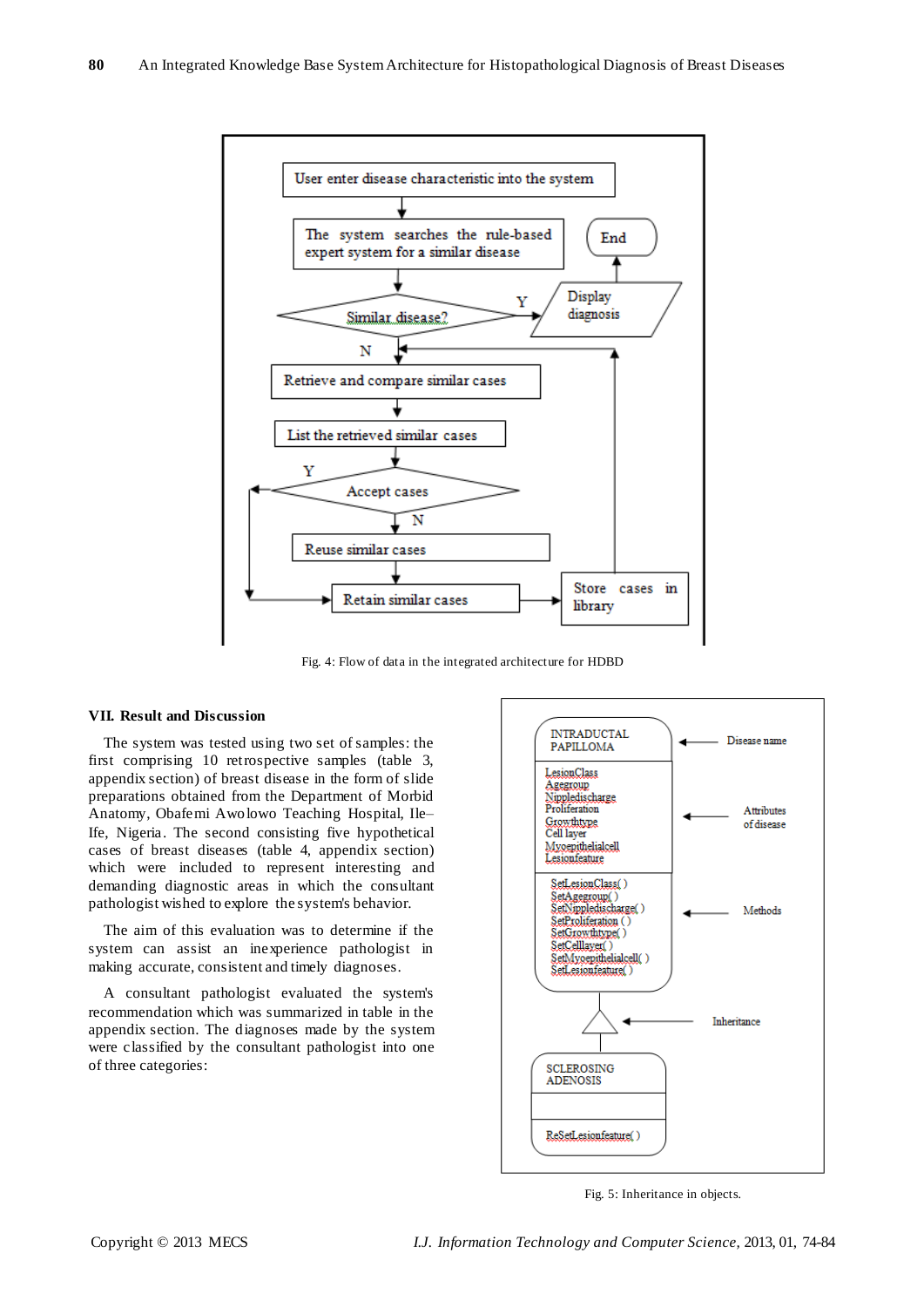- **1. Correct:** The system's recommendation was identical with the pathologist's own diagnosis.
- **2. Acceptable:** The system's recommendation was different from that of the pathologist, but considered an acceptable alternative.
- **3. Incorrect:** The system's recommendation was different from that of the pathologist and not an acceptable alternative i.e. contradictory to "gold standard" diagnosis of the consultant pathologist.

| Case No | <b>Differential</b><br>problem                                                             | Pathologist's<br>Recommendation        | System's<br>Recommendation               | No of question | Evaluation |
|---------|--------------------------------------------------------------------------------------------|----------------------------------------|------------------------------------------|----------------|------------|
| 1.      | Epithelial Hyperplasia<br>at ypical ductal hyperplasia<br>atypical lobular hyperplasia     | Epithelial Hyperplasia                 | Epithelial Hyperplasia                   | 7              | Correct    |
| 2.      | Duct ectasia<br>Fibrocytic change                                                          | Duct ectasia                           | Duct ectasia                             | 5              | Correct    |
| 3.      | Unknown                                                                                    | <b>Atypical Ductal</b><br>Hhyperplasia | Atypical Ductal Hyperplasia              | 6              | Correct    |
| 4.      | Multiple papilloma<br>Intraductal papilloma<br>Papillary carcinoma in situ                 | Intraductal papilloma                  | Intraductal papilloma                    | 6              | Correct    |
| 5.      | Cribriform carcinoma<br>Comedo carcinoma<br>Papillary carcinomain situ                     | Comedo carcinoma                       | Comedo carcinoma<br>Cribriform carcinoma | 8              | acceptable |
| 6.      | at ypical duct al hyperplasia<br>Lobular carcinoma in situ<br>atypical lobular hyperplasia | Lobular carcinoma in situ              | Lobular carcinoma in situ                | 6              | Correct    |
| 7.      | Complex Sclerosing lesion<br>Sclerosing adenosis<br>Intraductal papilloma                  | Sclerosing adenosis                    | Sclerosing adenosis                      | 7              | Correct    |
| 8.      | Fibroadenoma<br>Phyllode tumour                                                            | Complex fibroadenoma                   | Complex fibroadenoma                     | 5              | Correct    |
| 9.      | Fibrocytic<br>change<br>Fibroadenoma                                                       | Ffibrocytic change                     | Fibrocytic change                        | 5              | Correct    |
| 10.     | at ypical duct al hyperplasia<br>Invasive ductal carcinoma<br>Ductal Carcinoma in situ     | Medullary carcinoma                    | Comedo carcinoma                         | 9              | Incorrect  |

|  |  |  | Table 3: System's performance using retrospective of breast disease |  |  |
|--|--|--|---------------------------------------------------------------------|--|--|
|  |  |  |                                                                     |  |  |

Table 4: System's performance using hypothetical cases of breast disease

| Case No | <b>Differential</b><br>problem                                                       | Pathologist's<br>Recommendation | System's<br>Recommendation | No of question | Evaluation |
|---------|--------------------------------------------------------------------------------------|---------------------------------|----------------------------|----------------|------------|
| 1.      | Epithelialhyperplasia<br>atypical ductal hyperplasia                                 | Epithelial Hyperplasia          | Epithelialhyperplasia      | C              | Correct    |
| 2.      | Fibrocytic change<br>fibroadenoma                                                    | fibroadenoma                    | fibroadenoma               | 5              | Correct    |
| 3.      | Ductal Carcinoma in situ<br>atypical ductal hyperplasia<br>Invasive ductal carcinoma | Invasive ductal carcinoma       | Invasive ductal carcinoma  | 6              | Correct    |
| 4.      | papilloma<br>Papillary carcinoma in situ                                             | intraductal papilloma           | intraductal papilloma      | 5              | Correct    |
| 5.      | Cribriform carcinoma<br>Comedo carcinoma<br>Papillary carcinoma in situ              | Comedo carcinoma                | Comedo carcinoma           | 8              | Correct    |

Testing proceeded in the following manner. The evaluating/consultant pathologist examined the slide (or slides) of each case microscopically, identified the perceived differential problem, if possible, and then used the system to direct data gathering. When all the questions generated by the system had been answered and the diagnosis was made, the pathologist compared the system's recommendations to his own diagnosis and classified it into one of the three categories described above.

From a total of 15 possible correct diagnoses, the system's recommendation was judged "correct" by the pathologist in 13 cases, acceptable in 1 case and incorrect in only 1 case.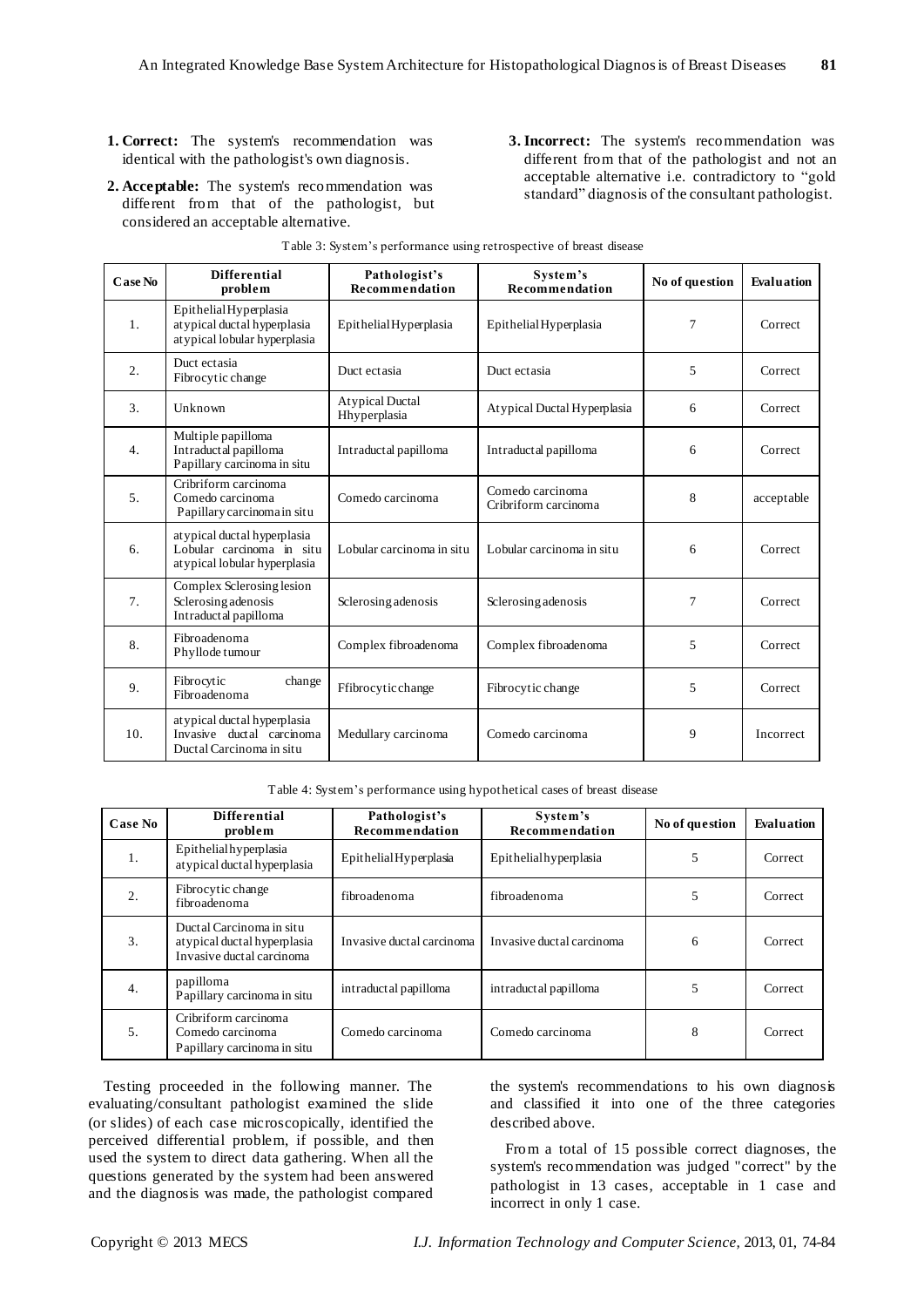## **VIII. Conclusion**

The knowledge for interpreting slides of diseased breast tissue allows an experienced pathologist specialised in breast pathology to follow a systematic, orderly and logical line of reasoning that leads to a proper diagnosis. This system was developed to simulate the above logical reasoning, in order to facilitate inexperienced pathologists in the histological interpretation of the slides of diseased breasts.

The system's knowledge base has been evaluated positively by an experienced pathologist who is an expert in histopathological interpretation and diagnosis of breast diseases.

Based on the result obtained, the system is capable of assisting an inexperience pathologist to make accurate and timely decision, in the like manner, the system assists an experience pathologist in providing a substantial aid in eliminating the errors of omission that have been viewed as a prominent cause of med ical errors thereby increasing the efficiency of his diagnostic skills. Also, automatic system such as this does not only have a role to play in enhancing decision making but also in the study of diagnostic protocol, education, self-assessment, and quality control in the domain of breast histopathology.

#### **References**

- [1] Szolovits. P, Patil RS and Schwartz. WB, ―Modeling Knowledge of the Patient in Acid-Base and Electrolyte Disorders" Artificial Intelligence in Medicine), Westview Press, Boulder, Colorado, 1982.
- [2] Miller P.L, "Selected Topics in Medical Artificial Intelligence: Computer and Medicine", Springer-Verlag, New York, 1998.
- [3] Saritas. I, Allahverdi. N, and Sert. I, "A fuzzy expert system design for diagnosis of prostate cancer", International Conference on Computer and Technologies – 'CompSysTech' 2003.
- [4] Biondo. SJ, "Fundamentals of expert systems technology: principles and concepts", Ablex, Norwood, NJ, ISBN-89391-701, 1990.
- [5] Allison. BA, "Experience with the Development and Deployment of Expert Systems in Agriculture", 1998, in proceedings of IAAI-95. San Mateo: AAAI Press,
- [6] James PI, "The development and Implementation of Rule-Based Expert Systems", McGraw-Hill International Editions, Computer Science Series, 2000.
- [7] Choy. KL, Lee. WB, and Lo V, "Design of casebased intelligent supplier relationship management system – the integration of supplier rating system

and product code system", Expert Systems with Applications 2003; 25(1):87-100.

- [8] Aamodt. A, and Plaza E, "Case-based reasoning: foundational issues, methodological variations and system approaches, Artificial Intelligence communications (AI Com) 1994; 7(1): 35-59.
- [9] David. BS, "Principles for case presentation in a case-biased aiding system for lesson planning", Proceedings of the Workshop on Case-based Reasoning, Madison Hotel, Washington, 8-10 May, 1991.
- [10] Birnbaum. L and Collins G, "Remindings and engineering design themes: a case study in indexing vocabulary", Proceedings of the Second Workshop on Case-based Reasoning, Pensacola Beach, Florida, 1989.
- [11] Booch. G, "Object-oriented design with applications‖, Redwood City, California: Benjamin/Cummings, 1991.
- [12] Coad. P and Yourdon. E, "Object-oriented analysis", Eaglewood Cliffs, New Jersey, Prentice-Hall, 1990.
- [13] Pascoe. GA,"Elements of object-oriented programming". Byte 1986; 11(8): 139-144.
- [14] Rentsch. T, "Object-oriented programming", ACM SIGPLAN Notices 1982; 17(9): 51-57.
- [15] Robson. D, "Object-oriented software systems", Byte 1981; 6(8): 74-86.
- [16] Johnson. RE and Foote. B, "Designing reusable classes. Journal of Object-Oriented Programming 1981; 1(2):22-35.
- [17] Micallef. J, "Encapsulation, reusability and extendibility in object-oriented programming languages", Journal of Object-Oriented Programming 1988; 1(1):12-36.
- [18] Lee. D and Lee. KH, "An approach to case-based system for conceptual ship design assistant", Expert Systems with Applications 1999; 16(2): 97- 104.
- [19] Cunningham. P and Bonzano. A, "Knowledge engineering issues in developing a case-based reasoning application", Knowledge-based Systems 1999; 12(7): 371-379.
- [20] Liao. SH, "Case-based decision-support system: architecture for simulating military command and control", European Journal of Operational Research 2000; 123(3): 558-567.
- [21] Chan. CW, Chen. LL and Geng. L, "Knowledge engineering of an intelligent case-based system for help-desk operations", Expert Systems with Applications 2000; 18(2): 125-132, 2000.
- [22] Cheung. CF, Lee. W B, Wang. WM, Chu. KF and Chu S, "A multi-perspective knowledge-based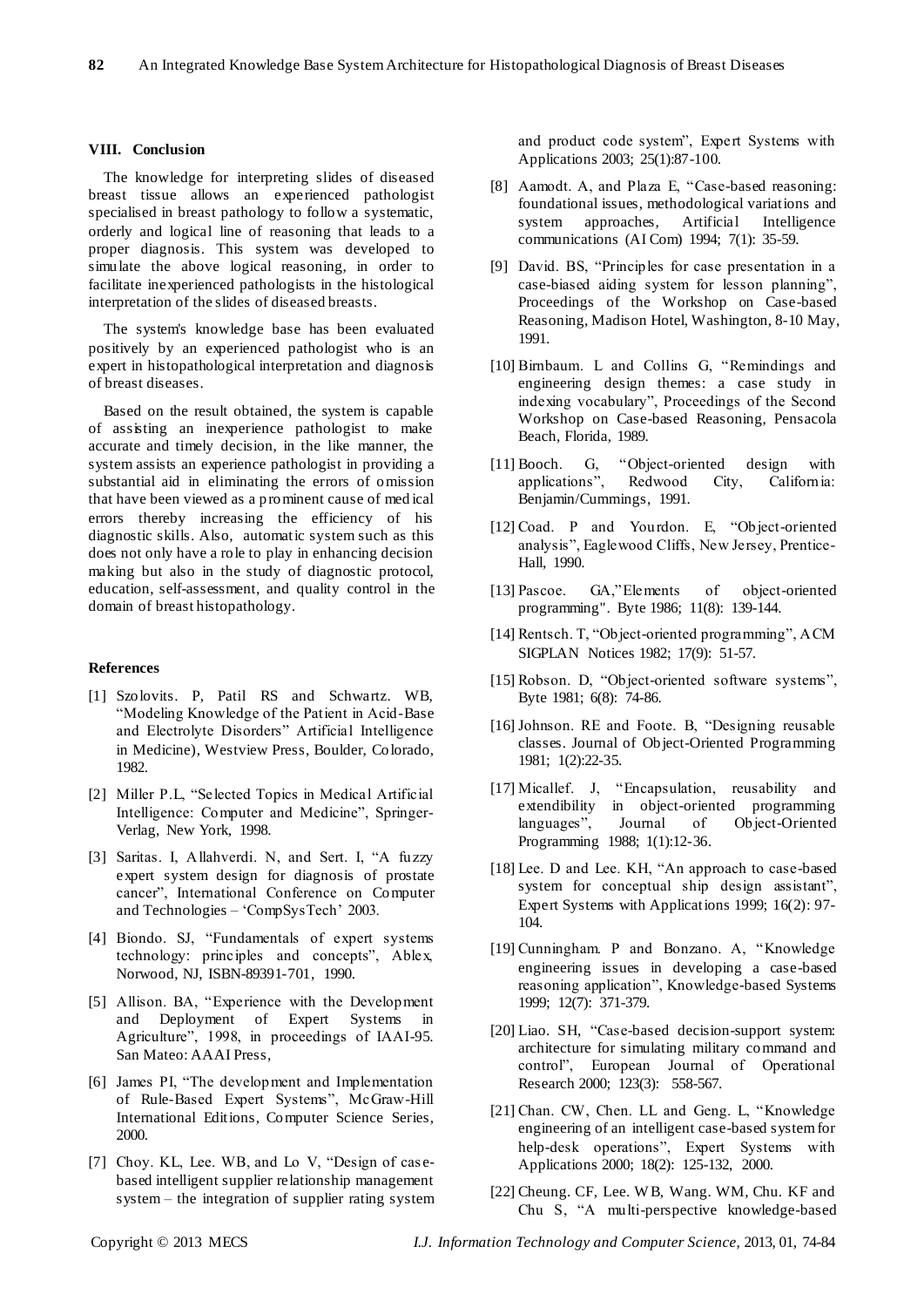system for customer-service management', Expert Systems with Applications 2003; 24(4): 457-470.

- [23] Ashley. KD, "Arguing by analogy in law: a casebased model", DH. Helaman (eds.), Analogical reasoning: perspectives of artificial intelligence, Cognitive Science and Philosophy. D. Redei, 1988.
- [24] Bain. WM, "Case-based reasoning: a computer model of subjective assessment". PhD. Thesis, Yale University, Yale, CT, US, 1986.
- [25] Hunt. L, "Case-based diagnosis and repair of software faults", Expert Systems 1997;14(1): 15-23.
- [26] Hinrichs. TR, "Problem solving in open worlds". Lawrance Erlbaum Associates, 1992.
- [27] Goodman. M, "CBR in battle planning". Proceedings of the American Association for Artificial Intelligence, AAAI-86, August 1986, Philadelphia, PA, US, 1989.
- [28] Lau. HCW, Jiang. B, Lee. B and Lau. KH, ―Development of an intelligent data mining system for a dispersed manufacturing network", Expert Systems 2001: 18(4):175-185.
- [29] Lau. HCW, Choy. KL, Lau. PKH, Tsui. WT and Choy. LC, "An intelligent logistics support system for enhancing the airfreight forwarding business", Expert Systems 2004; 25(5):253-268.
- [30] Morpurgo. R, and Mussi. S, "I-DSS: an intelligent diagnostic support system", Expert Systems 2001; 18(1): 43-58.
- [31] Xu. L. and Li. LX, "An integrated system applied to epidemic screening', Expert Systems 2000; 17(2): 81-89.
- [32] Tunstel. E, Howard. A and Seraji. H, "Ru le-based reasoning and neural network perception for safe off-road robot mobility", Expert Systems 2002; 19(4): 191-200.
- [33] Cook. HM and Fox. MD, " Artificial Intelligence Applied to Mammographic Image Analysis", Electronic Imaging 1987; 1154-1158.
- [34] Wu. Y, Giger. ML, Doi. K, Vyborny. CJ, Schmidt. R and Metz. CE, "Artificial Neural in Mammography: Application to Decision Making in the Diagnosis of Breast Cancer", Radiology 1993; 187: 81-67.
- [35] FIoyd. C E, Lo. JY. Yun. AJ, Sullivan. DC and Kornguth. PJ, "Prediction of Breast Cancer Malignancy using an Artificial Neural Network", Cancer 1994; 74(11)
- [36] Baker. JA, Kornguth. PJ, Lo. JY, Williford. ME and Floyd. CE, "Breast Cancer Prediction with Artificial Neural Network Based on B-RADS Standardized Lexicon", Radiology 1995; 196: 817-822.
- [37] Lo. JY, Baker. JA, Kornguth. PJ, Iglehart. JD and Floyd. CE, "Predicting Breast Cancer Invasion with Artificial Neural Networks On The Basis of Mammographic Features", Radiology 1999; 203: 159-163.
- [38] Chen. DR and Chang. YL, "Computer-aided" Diagnosis Applied to US of Solid Breast Nodules by Using Neural Networks", Radiology 1999; 213: 407-412.
- [39] FIoyd. CE, Lo. JY and Tourassi. GD, "Case-Based Reasoning Computer Algorithm that Uses Mammographic Findings for Breast Biopsy Decisions", Am. J. of Roentgenol 2000; 175: 1347-1352.
- [40] Lei. Z and Andrew. KC, "An artificial intelligent algorithm for tumor detection in screening mammogram", IEEE transactions on medical imaging 2000; 20(7).
- [41] Huai. L, Shih -Chung. BL, Yue. W, Lisa. K and Matthew. TF, "A multiple circular path convolution neural network system for detection of mammographic masses, IEEE transactions on medical imaging 2002; 21(2):211-217.
- [42] Bovis. K and Singh. S, "Classification of mammographic breast density using a combined classifier paradigm. In Med. Image Underst. Anal. 2002;177–180.
- [43] Petroudi. S, Kadir. T and Brady. M, "Automatic classification of mammography parenchyma patterns: A statistical approach". In IEEE Conf. Eng. Med. Biol. Soc. 2003; 1: 798–801.
- [44] Karabatak, M. and Ince, M.C. An expert system for detection of breast cancer based on association rules and neural network. Expert Systems with Applications, 2009; 36: 3465–3469
- [45] Kayode. AA, Afolabi. BS, Akhigbe. BI, Udo. IJ and Ominiyi. A, "Decision Support System for Histopathological Diagnosis of Breast Diseases in Women" International Journal of Computer Science Issues 2011; 8(2):501-509.
- [46] Patel, V.L., Shortliffe, E.H., Stefanelli, M., Szolovits, P., Berthold, M.R. and Bellazzi, R. The coming of age of artificial intelligence in medicine. Artif.Intell.Med 2008; 37: 22-31

#### **Author Profile**

**Aderonke A. Kayode** holds both B.Sc and M. Sc. in Computer Science She is a member of Information Storage and Retrieval Systems Research Group in the Department of Computer Science and Engineering, Obafemi Awolowo University, Ile-Ife, Nigeria.